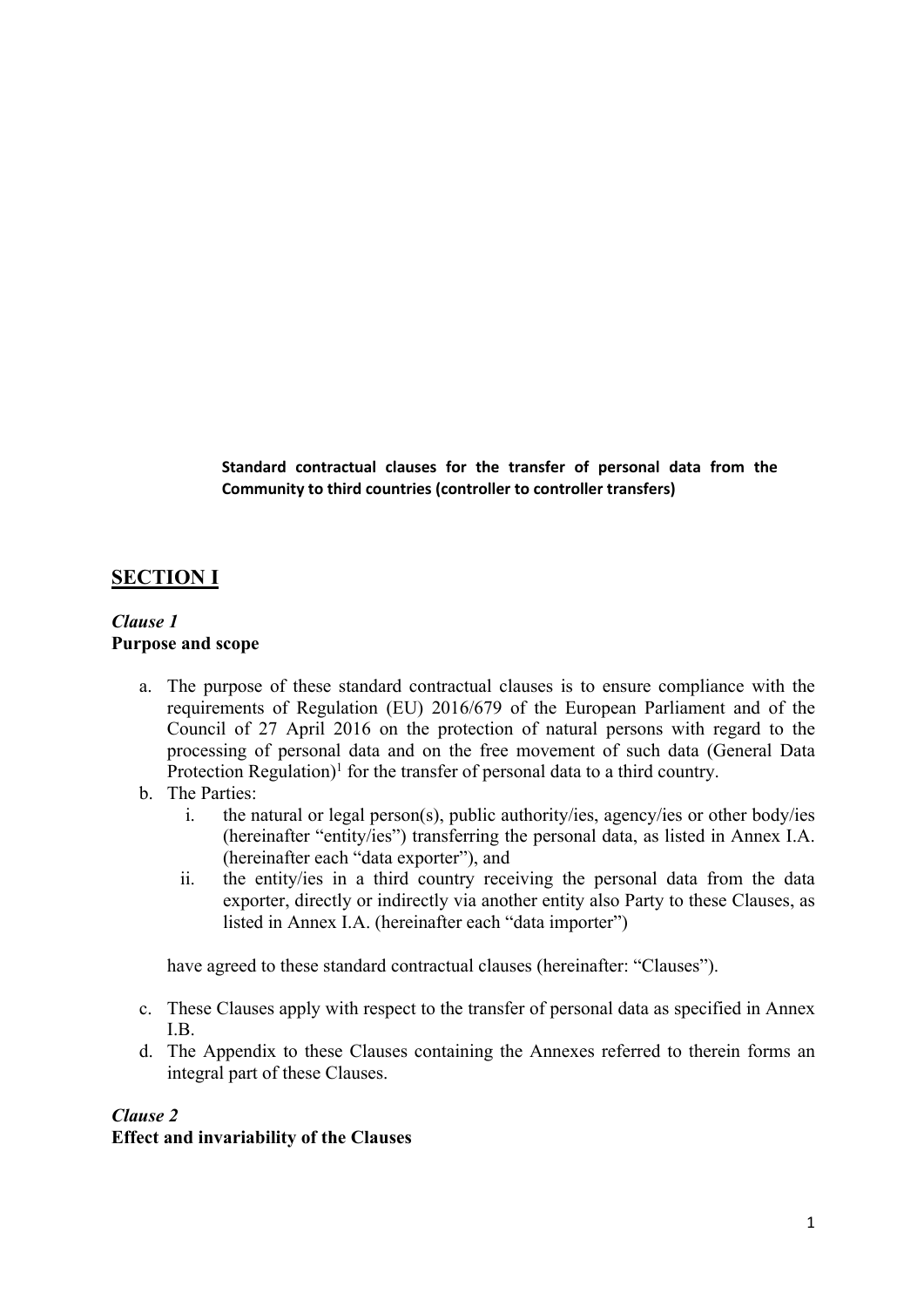- a. These Clauses set out appropriate safeguards, including enforceable data subject rights and effective legal remedies, pursuant to Article 46(1) and Article 46 (2)(c) of Regulation (EU) 2016/679 and, with respect to data transfers from controllers to processors and/or processors to processors, standard contractual clauses pursuant to Article 28(7) of Regulation (EU) 2016/679, provided they are not modified, except to select the appropriate Module(s) or to add or update information in the Appendix. This does not prevent the Parties from including the standard contractual clauses laid down in these Clauses in a wider contract and/or to add other clauses or additional safeguards, provided that they do not contradict, directly or indirectly, these Clauses or prejudice the fundamental rights or freedoms of data subjects.
- b. These Clauses are without prejudice to obligations to which the data exporter is subject by virtue of Regulation (EU) 2016/679.

### *Clause 3* **Third-party beneficiaries**

- a. Data subjects may invoke and enforce these Clauses, as third-party beneficiaries, against the data exporter and/or data importer, with the following exceptions:
	- i. Clause 1, Clause 2, Clause 3, Clause 6, Clause 7;
	- ii. Clause  $8.5$  (e) and  $8.9(b)$ ;
	- iii. Clause 9;
	- iv. Clause  $12(a)$  and  $(d)$ :
	- v. Clause 13;
	- vi. Clause  $15.1(c)$ , (d) and (e);
	- vii. Clause 16(e);
	- viii. Clause  $18(a)$  and (b);
- b. Paragraph (a) is without prejudice to rights of data subjects under Regulation (EU) 2016/679.

### *Clause 4* **Interpretation**

- a. Where these Clauses use terms that are defined in Regulation (EU) 2016/679, those terms shall have the same meaning as in that Regulation.
- b. These Clauses shall be read and interpreted in the light of the provisions of Regulation (EU) 2016/679.
- c. These Clauses shall not be interpreted in a way that conflicts with rights and obligations provided for in Regulation (EU) 2016/679.

#### *Clause 5* **Hierarchy**

In the event of a contradiction between these Clauses and the provisions of related agreements between the Parties, existing at the time these Clauses are agreed or entered into thereafter, these Clauses shall prevail.

*Clause 6* **Description of the transfer(s)**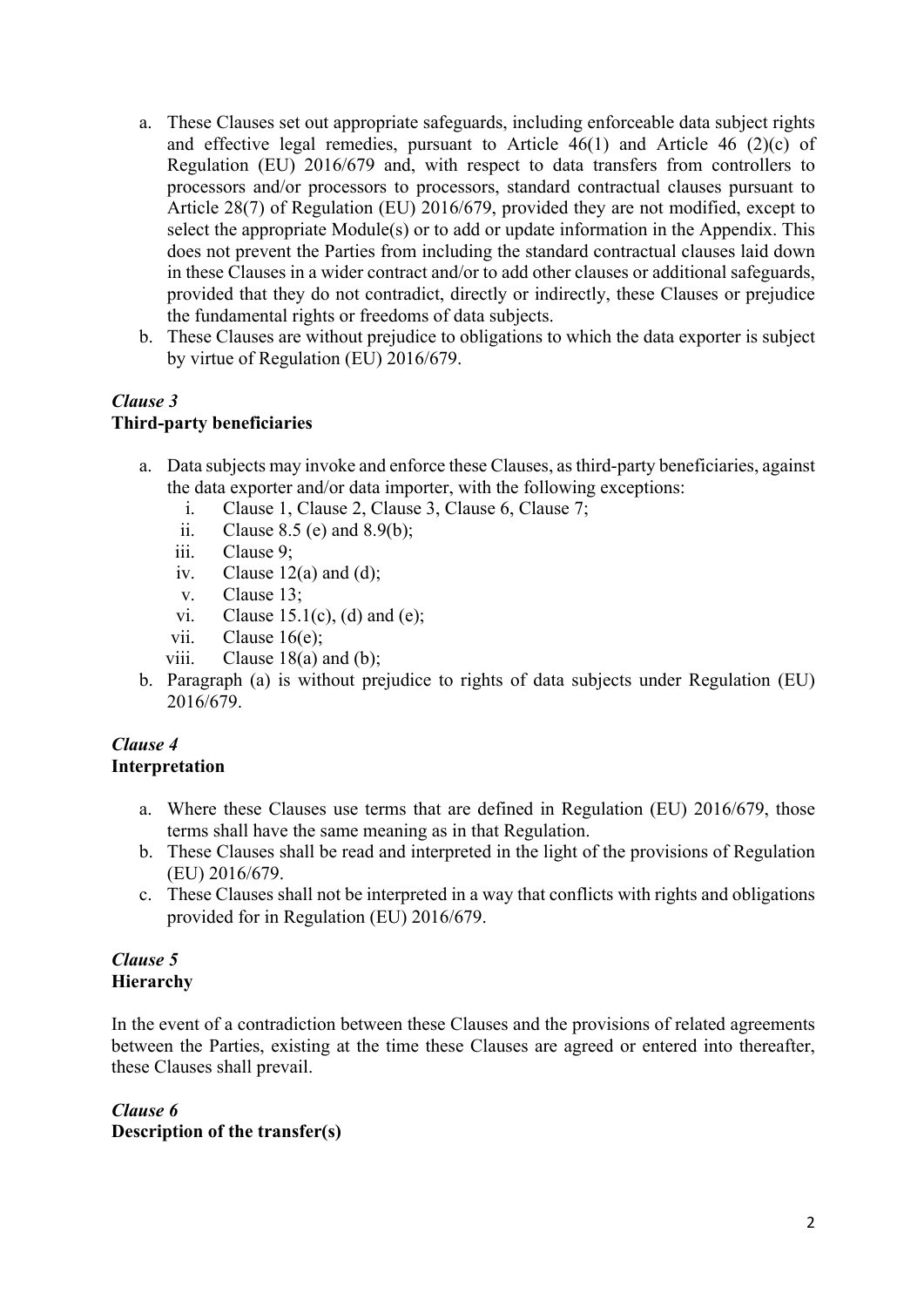The details of the transfer(s), and in particular the categories of personal data that are transferred and the purpose(s) for which they are transferred, are specified in Annex I.B.

# *Clause 7*  **Docking clause**

- a. An entity that is not a Party to these Clauses may, with the agreement of the Parties, accede to these Clauses at any time, either as a data exporter or as a data importer, by completing the Appendix and signing Annex I.A.
- b. Once it has completed the Appendix and signed Annex I.A, the acceding entity shall become a Party to these Clauses and have the rights and obligations of a data exporter or data importer in accordance with its designation in Annex I.A.
- c. The acceding entity shall have no rights or obligations arising under these Clauses from the period prior to becoming a Party.

# **SECTION II – OBLIGATIONS OF THE PARTIES**

### *Clause 8* **Data protection safeguards**

The data exporter warrants that it has used reasonable efforts to determine that the data importer is able, through the implementation of appropriate technical and organisational measures, to satisfy its obligations under these Clauses.

## **8.1 Purpose limitation**

The data importer shall process the personal data only for the specific purpose(s) of the transfer, as set out in Annex I.B. It may only process the personal data for another purpose:

- i. where it has obtained the data subject's prior consent;
- ii. where necessary for the establishment, exercise or defence of legal claims in the context of specific administrative, regulatory or judicial proceedings; or
- iii. where necessary in order to protect the vital interests of the data subject or of another natural person.

# **8.2 Transparency**

- a. In order to enable data subjects to effectively exercise their rights pursuant to Clause 10, the data importer shall inform them, either directly or through the data exporter:
	- i. of its identity and contact details;
	- ii. of the categories of personal data processed;
	- iii. of the right to obtain a copy of these Clauses;
	- iv. where it intends to onward transfer the personal data to any third party/ies, of the recipient or categories of recipients (as appropriate with a view to providing meaningful information), the purpose of such onward transfer and the ground therefore pursuant to Clause 8.7.
- b. Paragraph (a) shall not apply where the data subject already has the information, including when such information has already been provided by the data exporter, or providing the information proves impossible or would involve a disproportionate effort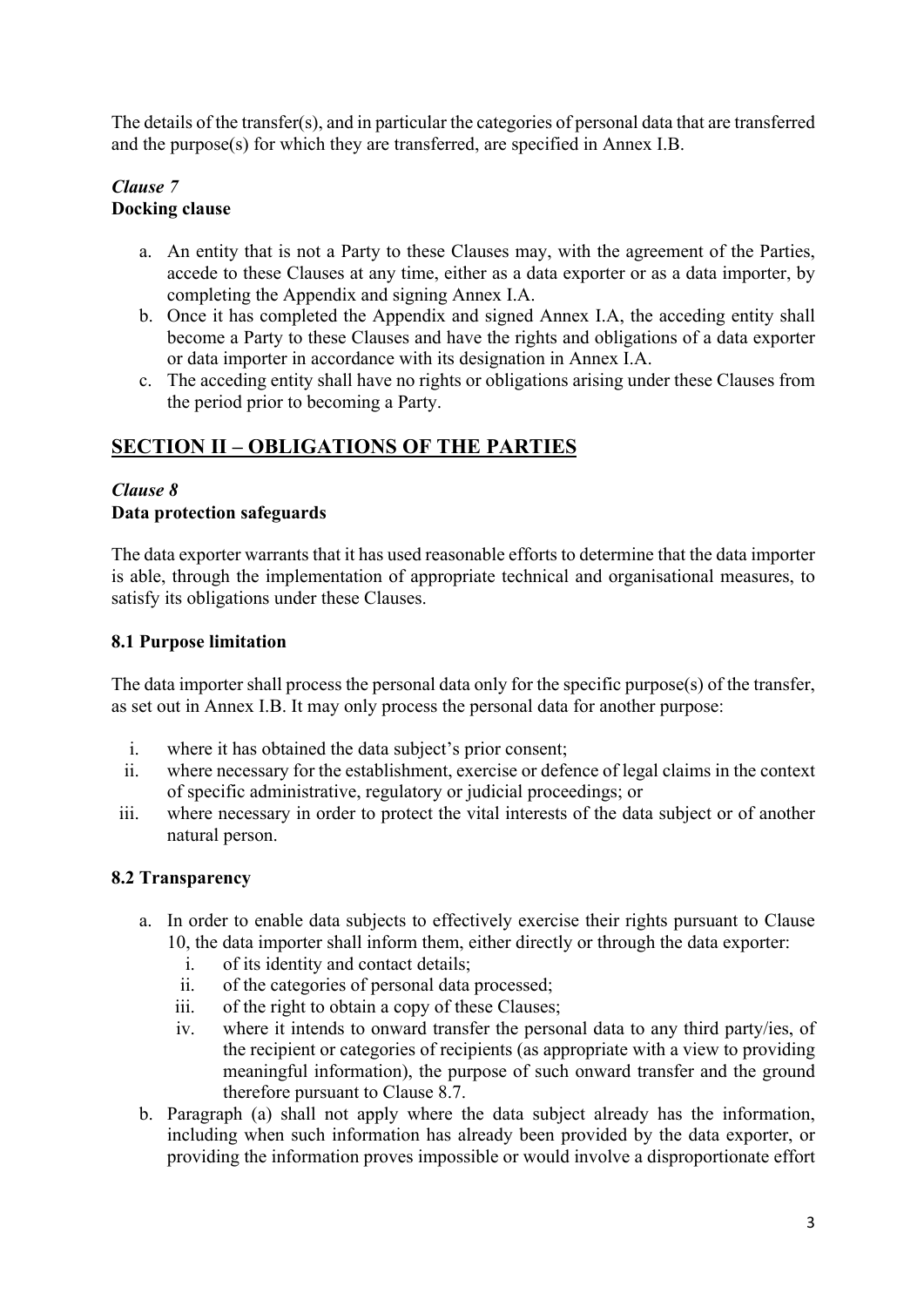for the data importer. In the latter case, the data importer shall, to the extent possible, make the information publicly available.

- c. On request, the Parties shall make a copy of these Clauses, including the Appendix as completed by them, available to the data subject free of charge. To the extent necessary to protect business secrets or other confidential information, including personal data, the Parties may redact part of the text of the Appendix prior to sharing a copy, but shall provide a meaningful summary where the data subject would otherwise not be able to understand its content or exercise his/her rights. On request, the Parties shall provide the data subject with the reasons for the redactions, to the extent possible without revealing the redacted information.
- d. Paragraphs (a) to (c) are without prejudice to the obligations of the data exporter under Articles 13 and 14 of Regulation (EU) 2016/679.

### **8.3 Accuracy and data minimisation**

- a. Each Party shall ensure that the personal data is accurate and, where necessary, kept up to date. The data importer shall take every reasonable step to ensure that personal data that is inaccurate, having regard to the purpose(s) of processing, is erased or rectified without delay.
- b. If one of the Parties becomes aware that the personal data it has transferred or received is inaccurate, or has become outdated, it shall inform the other Party without undue delay.
- c. The data importer shall ensure that the personal data is adequate, relevant and limited to what is necessary in relation to the purpose(s) of processing.

### **8.4 Storage limitation**

The data importer shall retain the personal data for no longer than necessary for the purpose(s) for which it is processed. It shall put in place appropriate technical or organisational measures to ensure compliance with this obligation, including erasure or anonymisation<sup>2</sup> of the data and all back-ups at the end of the retention period.

### **8.5 Security of processing**

- a. The data importer and, during transmission, also the data exporter shall implement appropriate technical and organisational measures to ensure the security of the personal data, including protection against a breach of security leading to accidental or unlawful destruction, loss, alteration, unauthorised disclosure or access (hereinafter "personal data breach"). In assessing the appropriate level of security, they shall take due account of the state of the art, the costs of implementation, the nature, scope, context and purpose(s) of processing and the risks involved in the processing for the data subject. The Parties shall in particular consider having recourse to encryption or pseudonymisation, including during transmission, where the purpose of processing can be fulfilled in that manner.
- b. The Parties have agreed on the technical and organisational measures set out in Annex II. The data importer shall carry out regular checks to ensure that these measures continue to provide an appropriate level of security.
- c. The data importer shall ensure that persons authorised to process the personal data have committed themselves to confidentiality or are under an appropriate statutory obligation of confidentiality.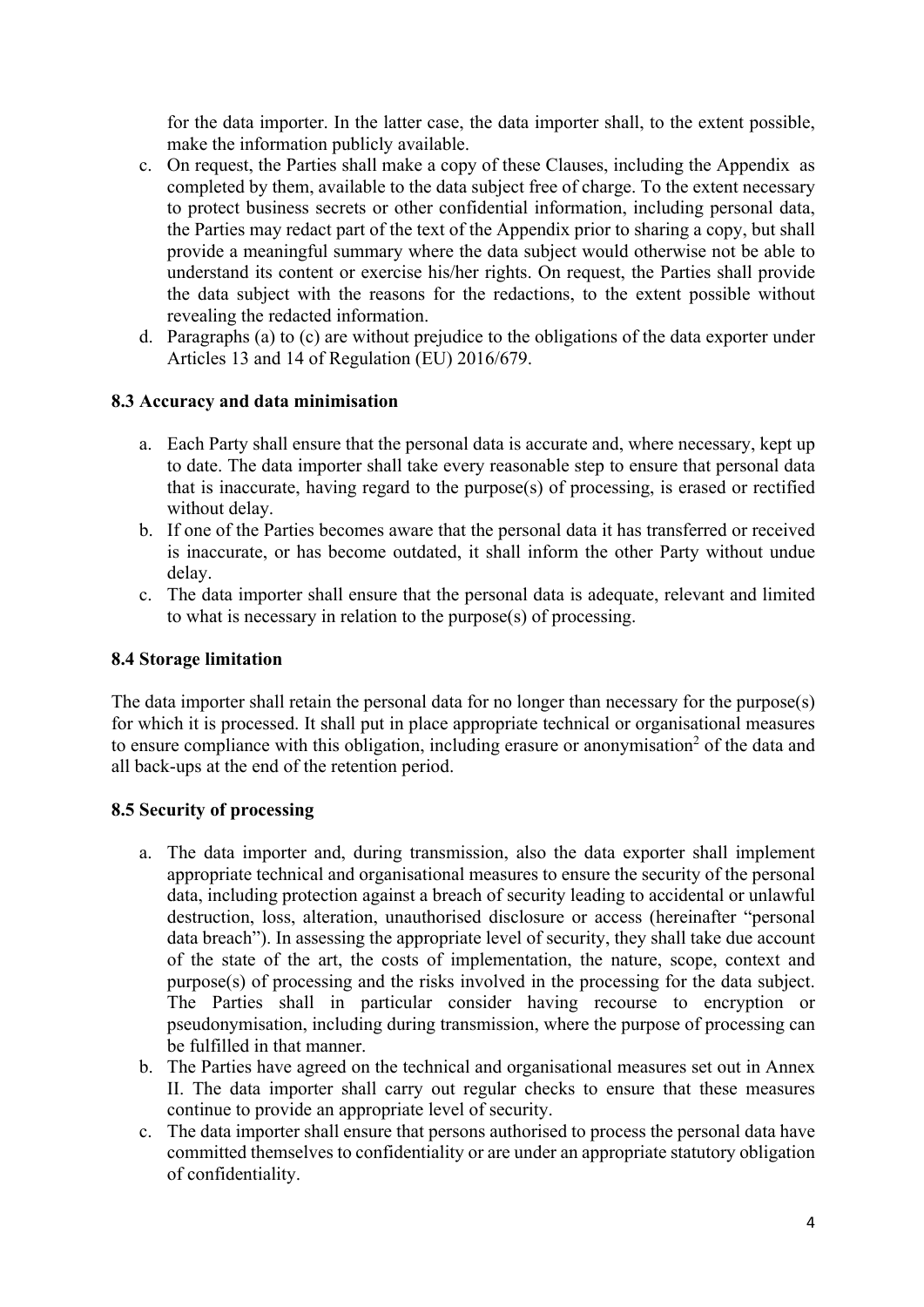- d. In the event of a personal data breach concerning personal data processed by the data importer under these Clauses, the data importer shall take appropriate measures to address the personal data breach, including measures to mitigate its possible adverse effects.
- e. In case of a personal data breach that is likely to result in a risk to the rights and freedoms of natural persons, the data importer shall without undue delay notify both the data exporter and the competent supervisory authority pursuant to Clause 13. Such notification shall contain i) a description of the nature of the breach (including, where possible, categories and approximate number of data subjects and personal data records concerned), ii) its likely consequences, iii) the measures taken or proposed to address the breach, and iv) the details of a contact point from whom more information can be obtained. To the extent it is not possible for the data importer to provide all the information at the same time, it may do so in phases without undue further delay.
- f. In case of a personal data breach that is likely to result in a high risk to the rights and freedoms of natural persons, the data importer shall also notify without undue delay the data subjects concerned of the personal data breach and its nature, if necessary in cooperation with the data exporter, together with the information referred to in paragraph (e), points ii) to iv), unless the data importer has implemented measures to significantly reduce the risk to the rights or freedoms of natural persons, or notification would involve disproportionate efforts. In the latter case, the data importer shall instead issue a public communication or take a similar measure to inform the public of the personal data breach.
- g. The data importer shall document all relevant facts relating to the personal data breach, including its effects and any remedial action taken, and keep a record thereof.

### **8.6 Sensitive data**

Where the transfer involves personal data revealing racial or ethnic origin, political opinions, religious or philosophical beliefs, or trade union membership, genetic data, or biometric data for the purpose of uniquely identifying a natural person, data concerning health or a person's sex life or sexual orientation, or data relating to criminal convictions or offences (hereinafter "sensitive data"), the data importer shall apply specific restrictions and/or additional safeguards adapted to the specific nature of the data and the risks involved. This may include restricting the personnel permitted to access the personal data, additional security measures (such as pseudonymisation) and/or additional restrictions with respect to further disclosure.

### **8.7 Onward transfers**

The data importer shall not disclose the personal data to a third party located outside the European Union<sup>3</sup> (in the same country as the data importer or in another third country, hereinafter "onward transfer") unless the third party is or agrees to be bound by these Clauses, under the appropriate Module. Otherwise, an onward transfer by the data importer may only take place if:

- i. it is to a country benefitting from an adequacy decision pursuant to Article 45 of Regulation (EU) 2016/679 that covers the onward transfer;
- ii. the third party otherwise ensures appropriate safeguards pursuant to Articles 46 or 47 of Regulation (EU) 2016/679 with respect to the processing in question;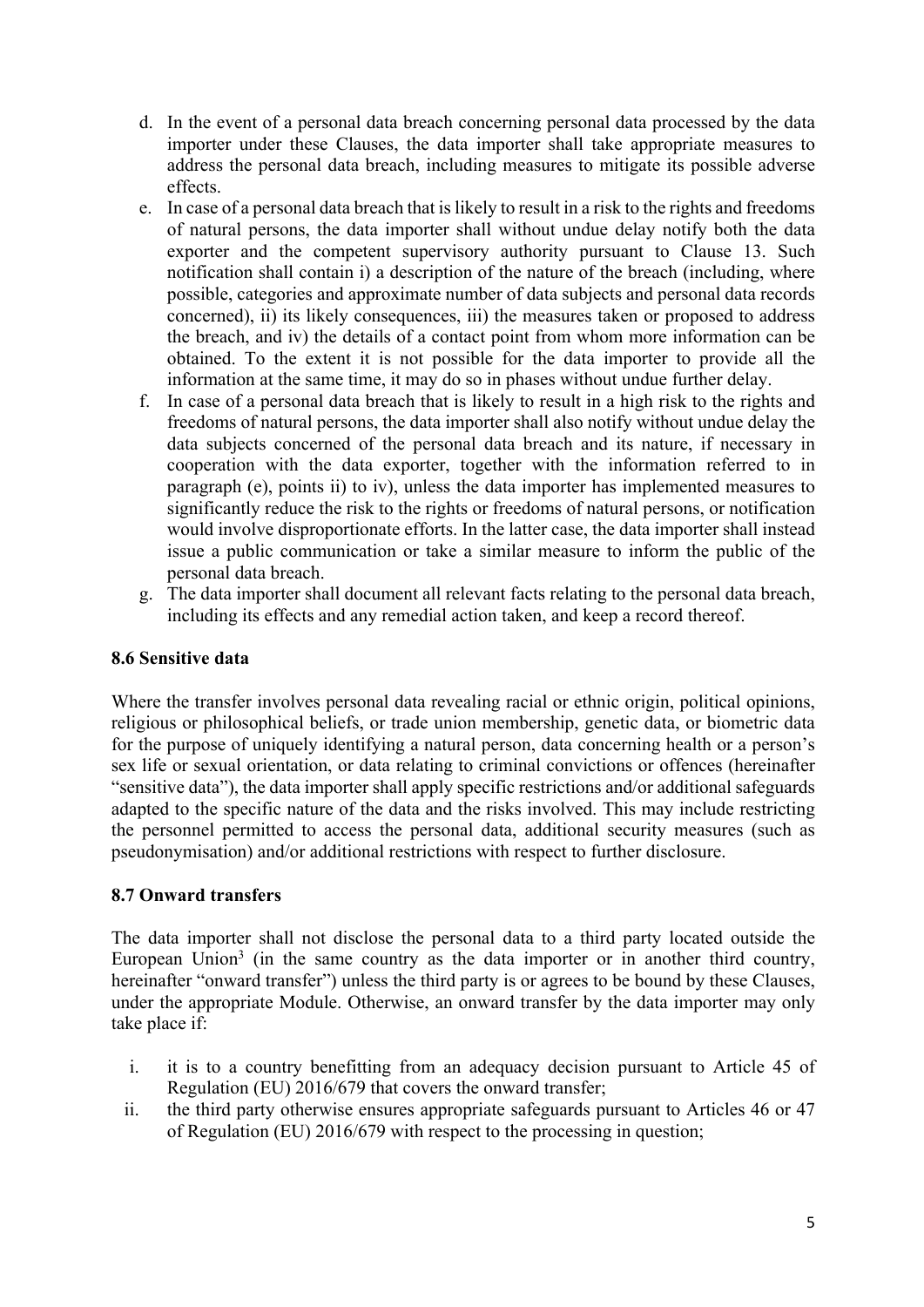- iii. the third party enters into a binding instrument with the data importer ensuring the same level of data protection as under these Clauses, and the data importer provides a copy of these safeguards to the data exporter;
- iv. it is necessary for the establishment, exercise or defence of legal claims in the context of specific administrative, regulatory or judicial proceedings;
- v. it is necessary in order to protect the vital interests of the data subject or of another natural person; or
- vi. where none of the other conditions apply, the data importer has obtained the explicit consent of the data subject for an onward transfer in a specific situation, after having informed him/her of its purpose(s), the identity of the recipient and the possible risks of such transfer to him/her due to the lack of appropriate data protection safeguards. In this case, the data importer shall inform the data exporter and, at the request of the latter, shall transmit to it a copy of the information provided to the data subject.

Any onward transfer is subject to compliance by the data importer with all the other safeguards under these Clauses, in particular purpose limitation.

### **8.8 Processing under the authority of the data importer**

The data importer shall ensure that any person acting under its authority, including a processor, processes the data only on its instructions.

### **8.9 Documentation and compliance**

- a. Each Party shall be able to demonstrate compliance with its obligations under these Clauses. In particular, the data importer shall keep appropriate documentation of the processing activities carried out under its responsibility.
- b. The data importer shall make such documentation available to the competent supervisory authority on request.

### *Clause 9* **Use of sub-processors**

Due to the fact that the Parties are separate controllers, this agreement does not regulates the use of data processing subcontractors.

### *Clause 10* **Data subject rights**

- a. The data importer, where relevant with the assistance of the data exporter, shall deal with any enquiries and requests it receives from a data subject relating to the processing of his/her personal data and the exercise of his/her rights under these Clauses without undue delay and at the latest within one month of the receipt of the enquiry or request.<sup>10</sup> The data importer shall take appropriate measures to facilitate such enquiries, requests and the exercise of data subject rights. Any information provided to the data subject shall be in an intelligible and easily accessible form, using clear and plain language.
- b. In particular, upon request by the data subject the data importer shall, free of charge :
	- i. provide confirmation to the data subject as to whether personal data concerning him/her is being processed and, where this is the case, a copy of the data relating to him/her and the information in Annex I; if personal data has been or will be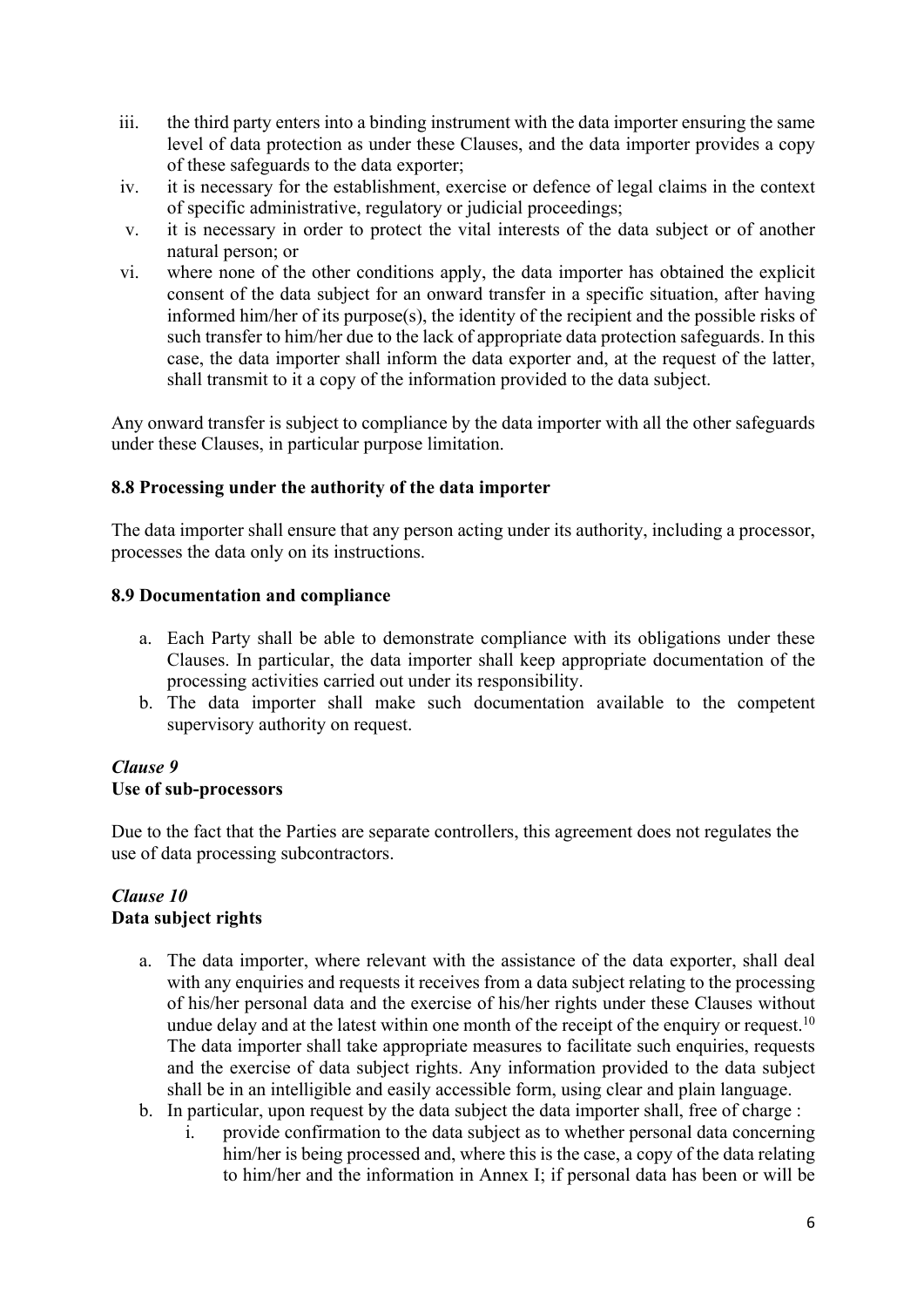onward transferred, provide information on recipients or categories of recipients (as appropriate with a view to providing meaningful information) to which the personal data has been or will be onward transferred, the purpose of such onward transfers and their ground pursuant to Clause 8.7; and provide information on the right to lodge a complaint with a supervisory authority in accordance with Clause  $12(c)(i)$ ;

- ii. rectify inaccurate or incomplete data concerning the data subject;
- iii. erase personal data concerning the data subject if such data is being or has been processed in violation of any of these Clauses ensuring third-party beneficiary rights, or if the data subject withdraws the consent on which the processing is based.
- c. Where the data importer processes the personal data for direct marketing purposes, it shall cease processing for such purposes if the data subject objects to it.
- d. The data importer shall not make a decision based solely on the automated processing of the personal data transferred (hereinafter "automated decision"), which would produce legal effects concerning the data subject or similarly significantly affect him/her, unless with the explicit consent of the data subject or if authorised to do so under the laws of the country of destination, provided that such laws lays down suitable measures to safeguard the data subject's rights and legitimate interests. In this case, the data importer shall, where necessary in cooperation with the data exporter:
	- i. inform the data subject about the envisaged automated decision, the envisaged consequences and the logic involved; and
	- ii. implement suitable safeguards, at least by enabling the data subject to contest the decision, express his/her point of view and obtain review by a human being.
- e. Where requests from a data subject are excessive, in particular because of their repetitive character, the data importer may either charge a reasonable fee taking into account the administrative costs of granting the request or refuse to act on the request.
- f. The data importer may refuse a data subject's request if such refusal is allowed under the laws of the country of destination and is necessary and proportionate in a democratic society to protect one of the objectives listed in Article 23(1) of Regulation (EU) 2016/679.
- g. If the data importer intends to refuse a data subject's request, it shall inform the data subject of the reasons for the refusal and the possibility of lodging a complaint with the competent supervisory authority and/or seeking judicial redress.

### *Clause 11* **Redress**

- a. The data importer shall inform data subjects in a transparent and easily accessible format, through individual notice or on its website, of a contact point authorised to handle complaints. It shall deal promptly with any complaints it receives from a data subject.
- b. In case of a dispute between a data subject and one of the Parties as regards compliance with these Clauses, that Party shall use its best efforts to resolve the issue amicably in a timely fashion. The Parties shall keep each other informed about such disputes and, where appropriate, cooperate in resolving them.
- c. Where the data subject invokes a third-party beneficiary right pursuant to Clause 3, the data importer shall accept the decision of the data subject to: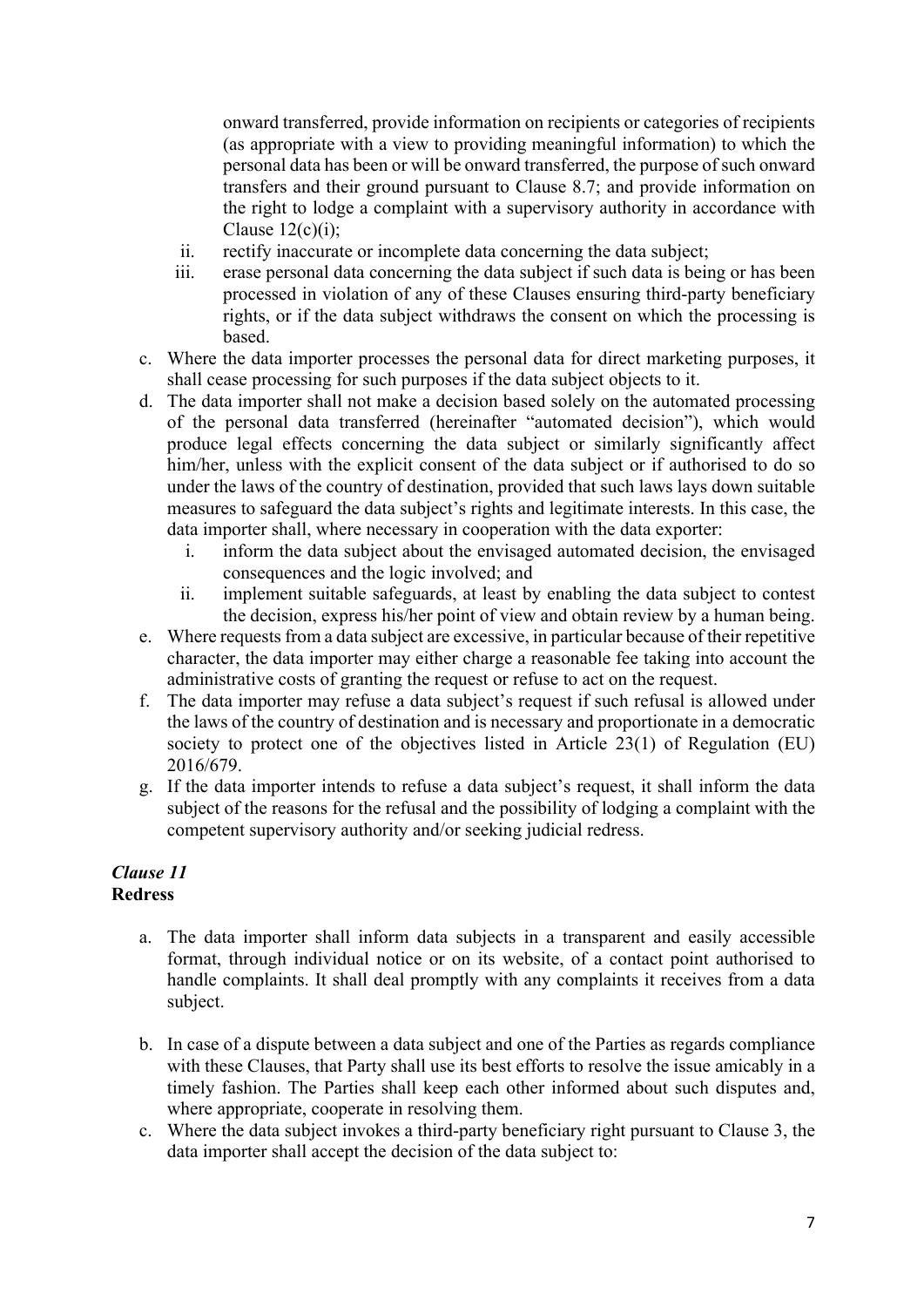- i. lodge a complaint with the supervisory authority in the Member State of his/her habitual residence or place of work, or the competent supervisory authority pursuant to Clause 13;
- ii. refer the dispute to the competent courts within the meaning of Clause 18.
- d. The Parties accept that the data subject may be represented by a not-for-profit body, organisation or association under the conditions set out in Article 80(1) of Regulation (EU) 2016/679.
- e. The data importer shall abide by a decision that is binding under the applicable EU or Member State law.
- f. The data importer agrees that the choice made by the data subject will not prejudice his/her substantive and procedural rights to seek remedies in accordance with applicable laws.

## *Clause 12* **Liability**

- a. Each Party shall be liable to the other Party/ies for any damages it causes the other Party/ies by any breach of these Clauses.
- b. Each Party shall be liable to the data subject, and the data subject shall be entitled to receive compensation, for any material or non-material damages that the Party causes the data subject by breaching the third-party beneficiary rights under these Clauses. This is without prejudice to the liability of the data exporter under Regulation (EU) 2016/679.
- c. Where more than one Party is responsible for any damage caused to the data subject as a result of a breach of these Clauses, all responsible Parties shall be jointly and severally liable and the data subject is entitled to bring an action in court against any of these Parties.
- d. The Parties agree that if one Party is held liable under paragraph (c), it shall be entitled to claim back from the other Party/ies that part of the compensation corresponding to its / their responsibility for the damage.
- e. The data importer may not invoke the conduct of a processor or sub-processor to avoid its own liability.

### *Clause 13* **Supervision**

- a. The supervisory authority with responsibility for ensuring compliance by the data exporter with Regulation (EU) 2016/679 as regards the data transfer, as indicated in Annex I.C, shall act as competent supervisory authority.
- b. The data importer agrees to submit itself to the jurisdiction of and cooperate with the competent supervisory authority in any procedures aimed at ensuring compliance with these Clauses. In particular, the data importer agrees to respond to enquiries, submit to audits and comply with the measures adopted by the supervisory authority, including remedial and compensatory measures. It shall provide the supervisory authority with written confirmation that the necessary actions have been taken.

# **SECTION III – LOCAL LAWS AND OBLIGATIONS IN CASE OF ACCESS BY PUBLIC AUTHORITIES**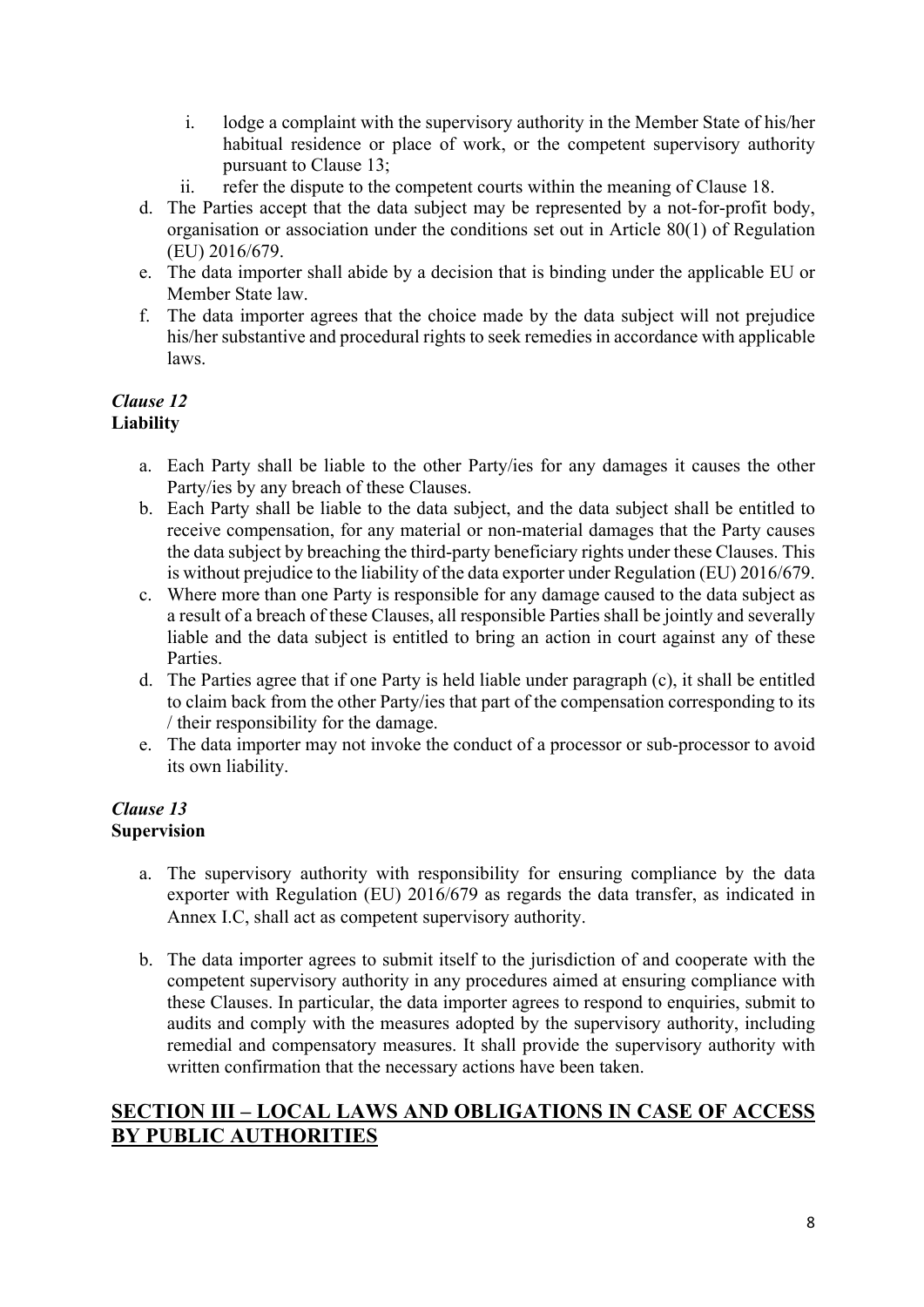## *Clause 14* **Local laws and practices affecting compliance with the Clauses**

- a. The Parties warrant that they have no reason to believe that the laws and practices in the third country of destination applicable to the processing of the personal data by the data importer, including any requirements to disclose personal data or measures authorising access by public authorities, prevent the data importer from fulfilling its obligations under these Clauses. This is based on the understanding that laws and practices that respect the essence of the fundamental rights and freedoms and do not exceed what is necessary and proportionate in a democratic society to safeguard one of the objectives listed in Article 23(1) of Regulation (EU) 2016/679, are not in contradiction with these Clauses.
- b. The Parties declare that in providing the warranty in paragraph (a), they have taken due account in particular of the following elements:
	- i. the specific circumstances of the transfer, including the length of the processing chain, the number of actors involved and the transmission channels used; intended onward transfers; the type of recipient; the purpose of processing; the categories and format of the transferred personal data; the economic sector in which the transfer occurs; the storage location of the data transferred;
	- ii. the laws and practices of the third country of destination– including those requiring the disclosure of data to public authorities or authorising access by such authorities – relevant in light of the specific circumstances of the transfer, and the applicable limitations and safeguards $12$ ;
	- iii. any relevant contractual, technical or organisational safeguards put in place to supplement the safeguards under these Clauses, including measures applied during transmission and to the processing of the personal data in the country of destination.
- c. The data importer warrants that, in carrying out the assessment under paragraph (b), it has made its best efforts to provide the data exporter with relevant information and agrees that it will continue to cooperate with the data exporter in ensuring compliance with these Clauses.
- d. The Parties agree to document the assessment under paragraph (b) and make it available to the competent supervisory authority on request.
- e. The data importer agrees to notify the data exporter promptly if, after having agreed to these Clauses and for the duration of the contract, it has reason to believe that it is or has become subject to laws or practices not in line with the requirements under paragraph (a), including following a change in the laws of the third country or a measure (such as a disclosure request) indicating an application of such laws in practice that is not in line with the requirements in paragraph (a).
- f. Following a notification pursuant to paragraph (e), or if the data exporter otherwise has reason to believe that the data importer can no longer fulfil its obligations under these Clauses, the data exporter shall promptly identify appropriate measures (e.g. technical or organisational measures to ensure security and confidentiality) to be adopted by the data exporter and/or data importer to address the situation. The data exporter shall suspend the data transfer if it considers that no appropriate safeguards for such transfer can be ensured, or if instructed by the competent supervisory authority to do so. In this case, the data exporter shall be entitled to terminate the contract, insofar as it concerns the processing of personal data under these Clauses. If the contract involves more than two Parties, the data exporter may exercise this right to termination only with respect to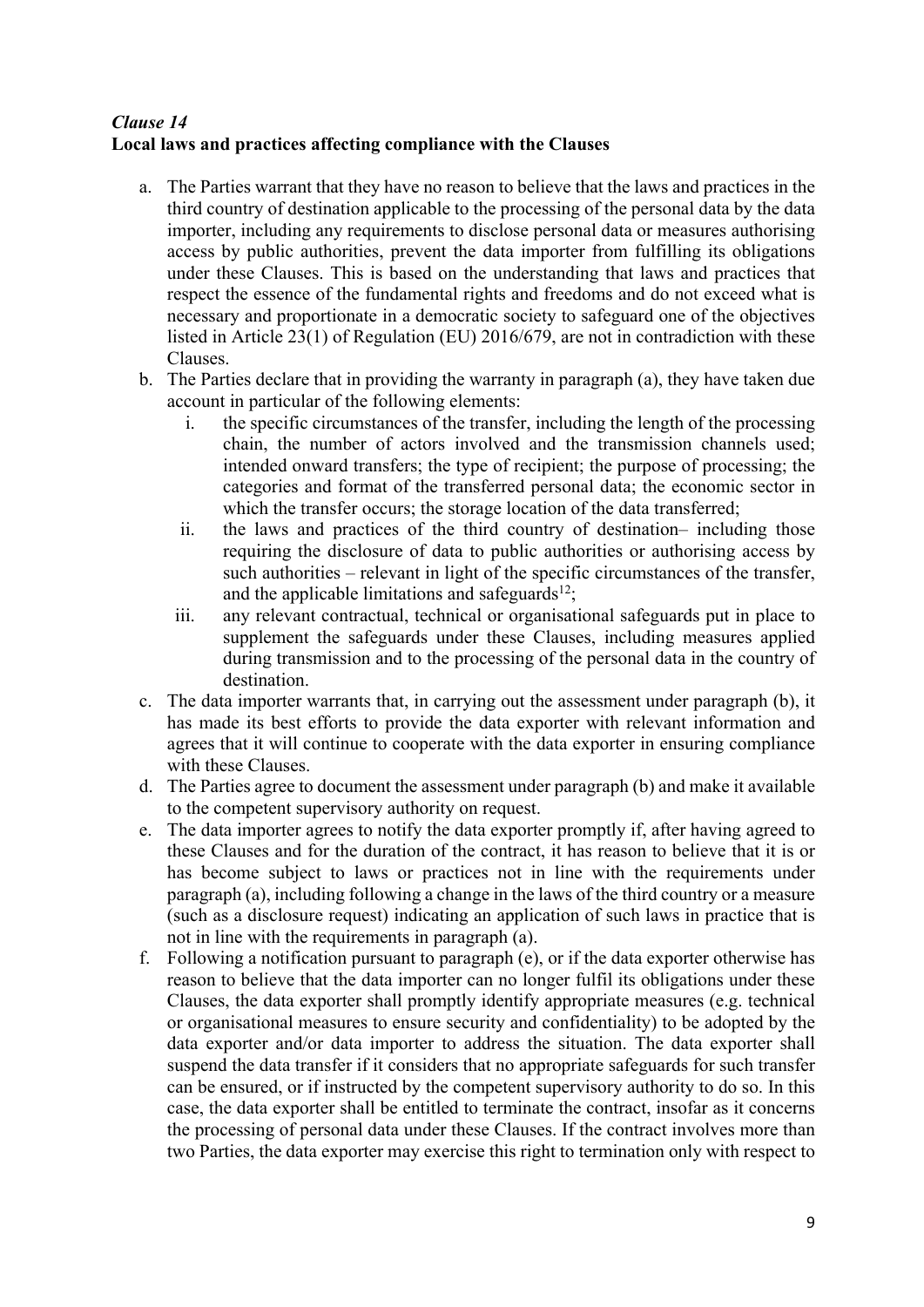the relevant Party, unless the Parties have agreed otherwise. Where the contract is terminated pursuant to this Clause, Clause 16(d) and (e) shall apply.

# *Clause 15*

# **Obligations of the data importer in case of access by public authorities**

### **15.1 Notification**

- a. The data importer agrees to notify the data exporter and, where possible, the data subject promptly (if necessary with the help of the data exporter) if it:
	- i. receives a legally binding request from a public authority, including judicial authorities, under the laws of the country of destination for the disclosure of personal data transferred pursuant to these Clauses; such notification shall include information about the personal data requested, the requesting authority, the legal basis for the request and the response provided; or
	- ii. becomes aware of any direct access by public authorities to personal data transferred pursuant to these Clauses in accordance with the laws of the country of destination; such notification shall include all information available to the importer.
- b. If the data importer is prohibited from notifying the data exporter and/or the data subject under the laws of the country of destination, the data importer agrees to use its best efforts to obtain a waiver of the prohibition, with a view to communicating as much information as possible, as soon as possible. The data importer agrees to document its best efforts in order to be able to demonstrate them on request of the data exporter.
- c. Where permissible under the laws of the country of destination, the data importer agrees to provide the data exporter, at regular intervals for the duration of the contract, with as much relevant information as possible on the requests received (in particular, number of requests, type of data requested, requesting authority/ies, whether requests have been challenged and the outcome of such challenges, etc.).
- d. The data importer agrees to preserve the information pursuant to paragraphs (a) to (c) for the duration of the contract and make it available to the competent supervisory authority on request.
- e. Paragraphs (a) to (c) are without prejudice to the obligation of the data importer pursuant to Clause 14(e) and Clause 16 to inform the data exporter promptly where it is unable to comply with these Clauses.

### **15.2 Review of legality and data minimisation**

a. The data importer agrees to review the legality of the request for disclosure, in particular whether it remains within the powers granted to the requesting public authority, and to challenge the request if, after careful assessment, it concludes that there are reasonable grounds to consider that the request is unlawful under the laws of the country of destination, applicable obligations under international law and principles of international comity. The data importer shall, under the same conditions, pursue possibilities of appeal. When challenging a request, the data importer shall seek interim measures with a view to suspending the effects of the request until the competent judicial authority has decided on its merits. It shall not disclose the personal data requested until required to do so under the applicable procedural rules. These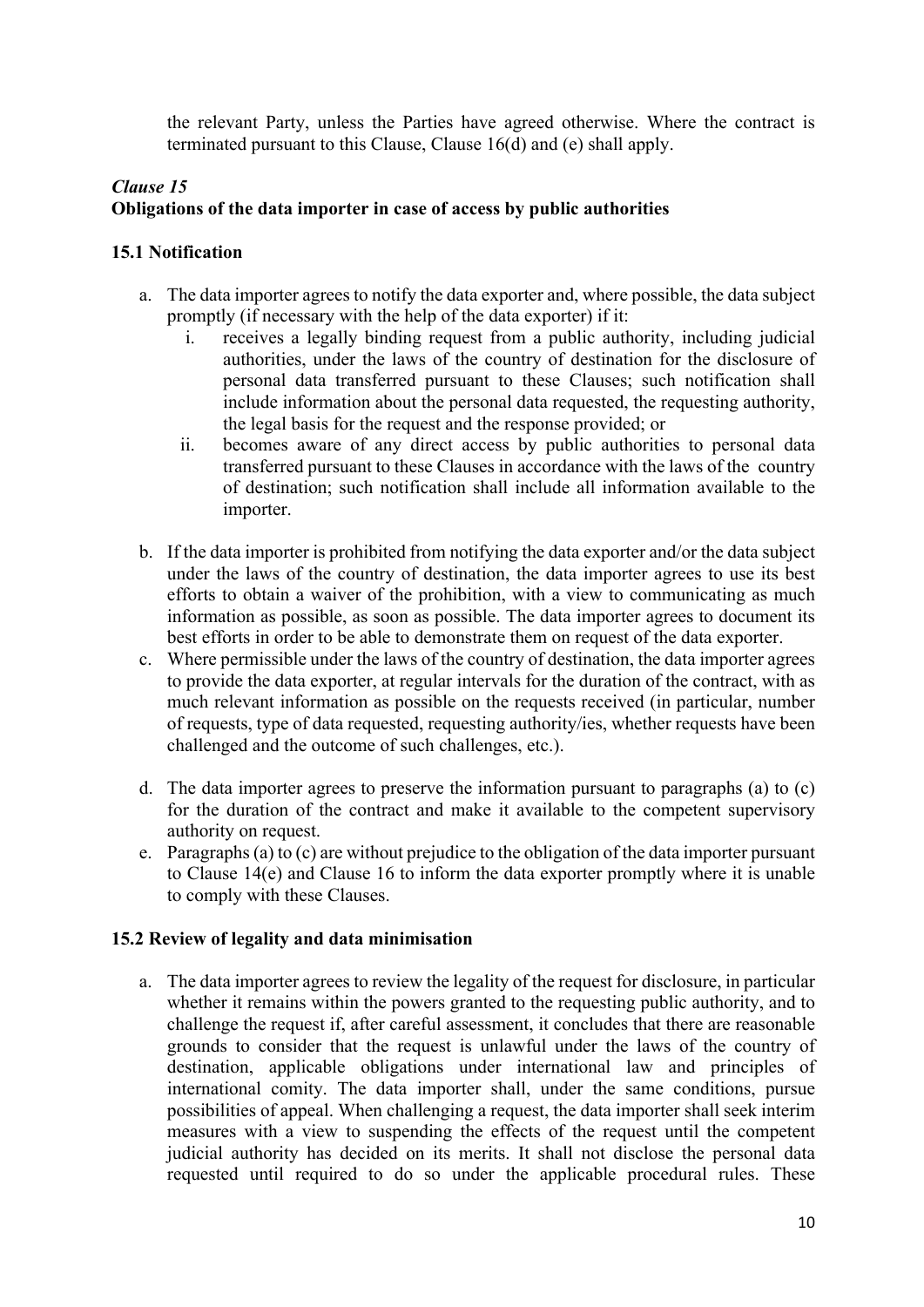requirements are without prejudice to the obligations of the data importer under Clause 14(e).

- b. The data importer agrees to document its legal assessment and any challenge to the request for disclosure and, to the extent permissible under the laws of the country of destination, make the documentation available to the data exporter. It shall also make it available to the competent supervisory authority on request.
- c. The data importer agrees to provide the minimum amount of information permissible when responding to a request for disclosure, based on a reasonable interpretation of the request.

# **SECTION IV – FINAL PROVISIONS**

## *Clause 16*

### **Non-compliance with the Clauses and termination**

- a. The data importer shall promptly inform the data exporter if it is unable to comply with these Clauses, for whatever reason.
- b. In the event that the data importer is in breach of these Clauses or unable to comply with these Clauses, the data exporter shall suspend the transfer of personal data to the data importer until compliance is again ensured or the contract is terminated. This is without prejudice to Clause 14(f).
- c. The data exporter shall be entitled to terminate the contract, insofar as it concerns the processing of personal data under these Clauses, where:
	- i. the data exporter has suspended the transfer of personal data to the data importer pursuant to paragraph (b) and compliance with these Clauses is not restored within a reasonable time and in any event within one month of suspension;
	- ii. the data importer is in substantial or persistent breach of these Clauses; or
	- iii. the data importer fails to comply with a binding decision of a competent court or supervisory authority regarding its obligations under these Clauses.

In these cases, it shall inform the competent supervisory authority of such noncompliance. Where the contract involves more than two Parties, the data exporter may exercise this right to termination only with respect to the relevant Party, unless the Parties have agreed otherwise.

- d. Personal data that has been transferred prior to the termination of the contract pursuant to paragraph (c) shall at the choice of the data exporter immediately be returned to the data exporter or deleted in its entirety. The same shall apply to any copies of the data. The data importer shall certify the deletion of the data to the data exporter. Until the data is deleted or returned, the data importer shall continue to ensure compliance with these Clauses. In case of local laws applicable to the data importer that prohibit the return or deletion of the transferred personal data, the data importer warrants that it will continue to ensure compliance with these Clauses and will only process the data to the extent and for as long as required under that local law.
- e. Either Party may revoke its agreement to be bound by these Clauses where (i) the European Commission adopts a decision pursuant to Article 45(3) of Regulation (EU) 2016/679 that covers the transfer of personal data to which these Clauses apply; or (ii) Regulation (EU) 2016/679 becomes part of the legal framework of the country to which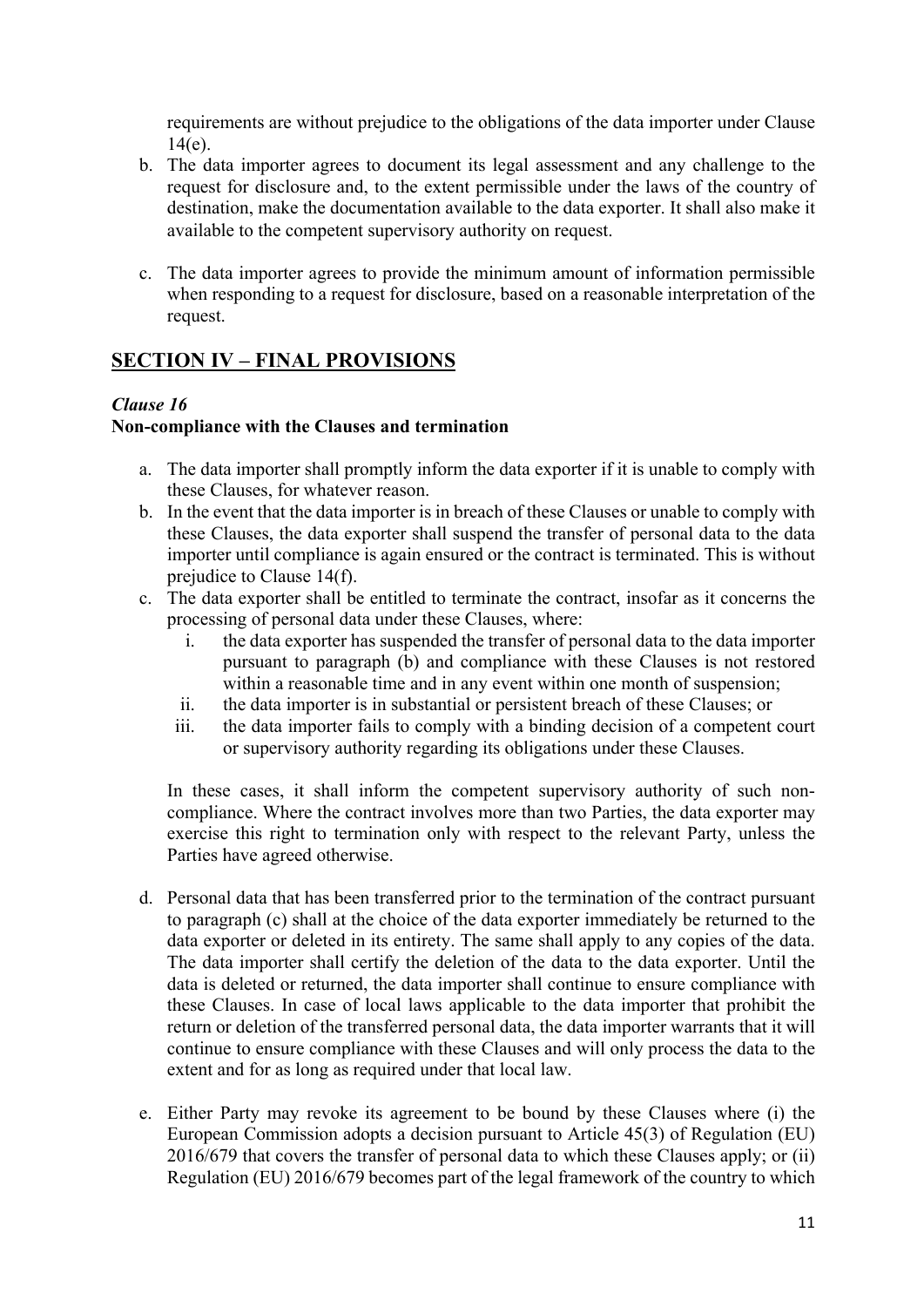the personal data is transferred. This is without prejudice to other obligations applying to the processing in question under Regulation (EU) 2016/679.

## *Clause 17* **Governing law**

These Clauses shall be governed by the law of one of the EU Member States, provided such law allows for third-party beneficiary rights. The Parties agree that this shall be the law of Poland.

#### *Clause 18* **Choice of forum and jurisdiction**

- a. Any dispute arising from these Clauses shall be resolved by the courts of an EU Member State.
- b. The Parties agree that those shall be the courts of Poland.
- c. A data subject may also bring legal proceedings against the data exporter and/or data importer before the courts of the Member State in which he/she has his/her habitual residence.
- d. The Parties agree to submit themselves to the jurisdiction of such courts.

2 This requires rendering the data anonymous in such a way that the individual is no longer identifiable by anyone, in line with recital 26 of Regulation (EU) 2016/679, and that this process is irreversible.

<sup>3</sup> The Agreement on the European Economic Area (EEA Agreement) provides for the extension of the European Union's internal market to the three EEA States Iceland, Liechtenstein and Norway. The Union data protection legislation, including Regulation (EU) 2016/679, is covered by the EEA Agreement and has been incorporated into Annex XI thereto. Therefore, any disclosure by the data importer to a third party located in the EEA does not qualify as an onward transfer for the purpose of these Clauses.

<sup>4</sup> The Agreement on the European Economic Area (EEA Agreement) provides for the extension of the European Union's internal market to the three EEA States Iceland, Liechtenstein and Norway. The Union data protection legislation, including Regulation (EU) 2016/679, is covered by the EEA Agreement and has been incorporated into Annex XI thereto. Therefore, any disclosure by the data importer to a third party located in the EEA does not qualify as an onward transfer for the purpose of these Clauses.

<sup>5</sup> See Article 28(4) of Regulation (EU) 2016/679 and, where the controller is an EU institution or body, Article 29(4) of Regulation (EU) 2018/1725.

<sup>&</sup>lt;sup>1</sup> Where the data exporter is a processor subject to Regulation (EU) 2016/679 acting on behalf of a Union institution or body as controller, reliance on these Clauses when engaging another processor (sub-processing) not subject to Regulation (EU) 2016/679 also ensures compliance with Article 29(4) of Regulation (EU) 2018/1725 of the European Parliament and of the Council of 23 October 2018 on the protection of natural persons with regard to the processing of personal data by the Union institutions, bodies, offices and agencies and on the free movement of such data, and repealing Regulation (EC) No 45/2001 and Decision No 1247/2002/EC (OJ L 295 of 21.11.2018, p. 39), to the extent these Clauses and the data protection obligations as set out in the contract or other legal act between the controller and the processor pursuant to Article 29(3) of Regulation (EU) 2018/1725 are aligned. This will in particular be the case where the controller and processor rely on the standard contractual clauses included in Decision 2019/915.

<sup>&</sup>lt;sup>6</sup> The Agreement on the European Economic Area (EEA Agreement) provides for the extension of the European Union's internal market to the three EEA States Iceland, Liechtenstein and Norway. The Union data protection legislation, including Regulation (EU) 2016/679, is covered by the EEA Agreement and has been incorporated into Annex XI thereto. Therefore, any disclosure by the data importer to a third party located in the EEA does not qualify as an onward transfer for the purposes of these Clauses.

<sup>&</sup>lt;sup>7</sup> This includes whether the transfer and further processing involves personal data revealing racial or ethnic origin, political opinions, religious or philosophical beliefs, or trade union membership, genetic data or biometric data for the purpose of uniquely identifying a natural person, data concerning health or a person's sex life or sexual orientation, or data relating to criminal convictions or offences.

<sup>&</sup>lt;sup>8</sup> This requirement may be satisfied by the sub-processor acceding to these Clauses under the appropriate Module, in accordance with Clause

<sup>&</sup>lt;sup>9</sup> This requirement may be satisfied by the sub-processor acceding to these Clauses under the appropriate Module, in accordance with Clause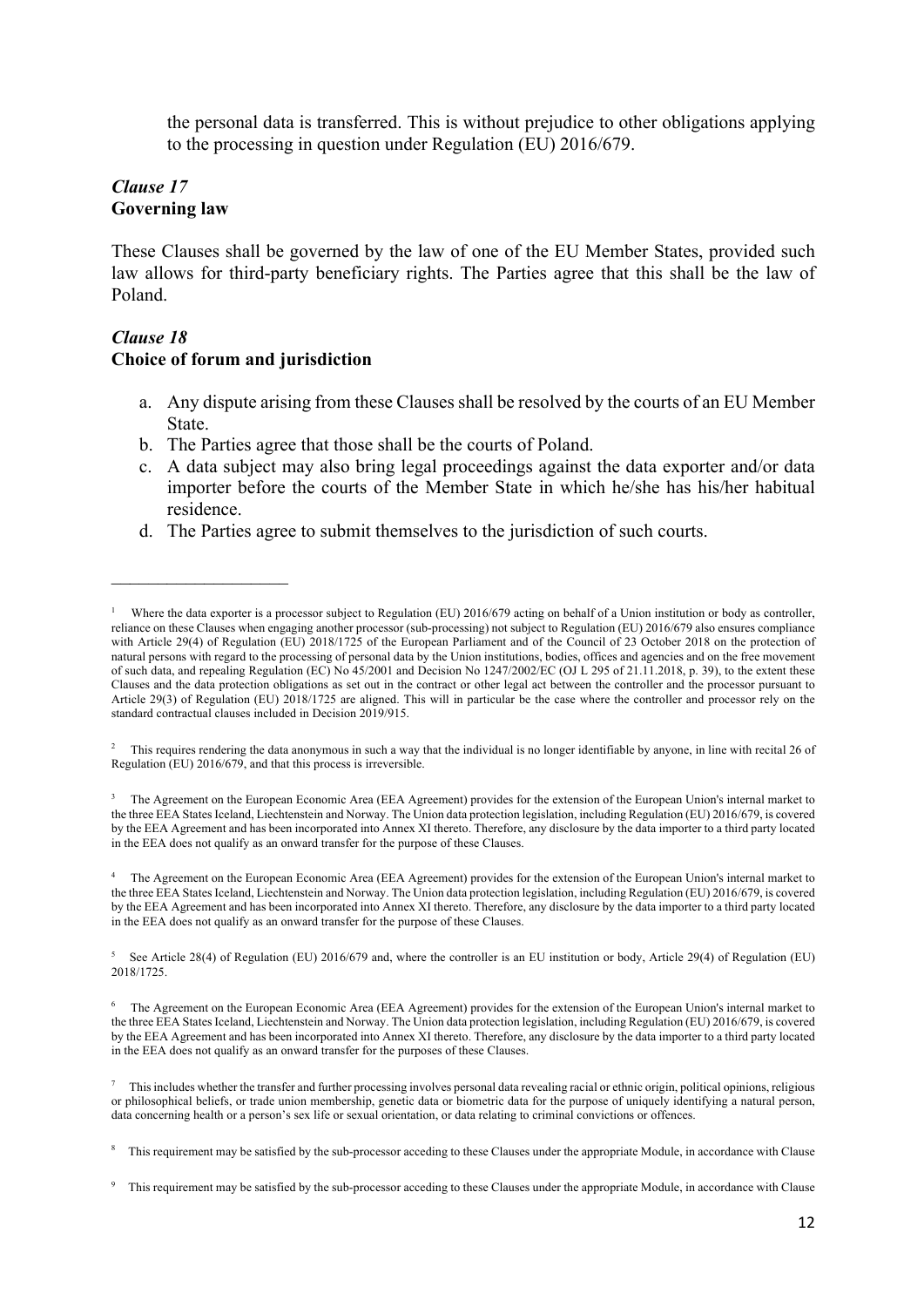<sup>10</sup> That period may be extended by a maximum of two more months, to the extent necessary taking into account the complexity and number of requests. The data importer shall duly and promptly inform the data subject of any such extension.

<sup>11</sup> The data importer may offer independent dispute resolution through an arbitration body only if it is established in a country that has ratified the New York Convention on Enforcement of Arbitration Awards.

<sup>12</sup> As regards the impact of such laws and practices on compliance with these Clauses, different elements may be considered as part of an overall assessment. Such elements may include relevant and documented practical experience with prior instances of requests for disclosure from public authorities, or the absence of such requests, covering a sufficiently representative time-frame. This refers in particular to internal records or other documentation, drawn up on a continuous basis in accordance with due diligence and certified at senior management level, provided that this information can be lawfully shared with third parties. Where this practical experience is relied upon to conclude that the data importer will not be prevented from complying with these Clauses, it needs to be supported by other relevant, objective elements, and it is for the Parties to consider carefully whether these elements together carry sufficient weight, in terms of their reliability and representativeness, to support this conclusion. In particular, the Parties have to take into account whether their practical experience is corroborated and not contradicted by publicly available or otherwise accessible, reliable information on the existence or absence of requests within the same sector and/or the application of the law in practice, such as case law and reports by independent oversight bodies.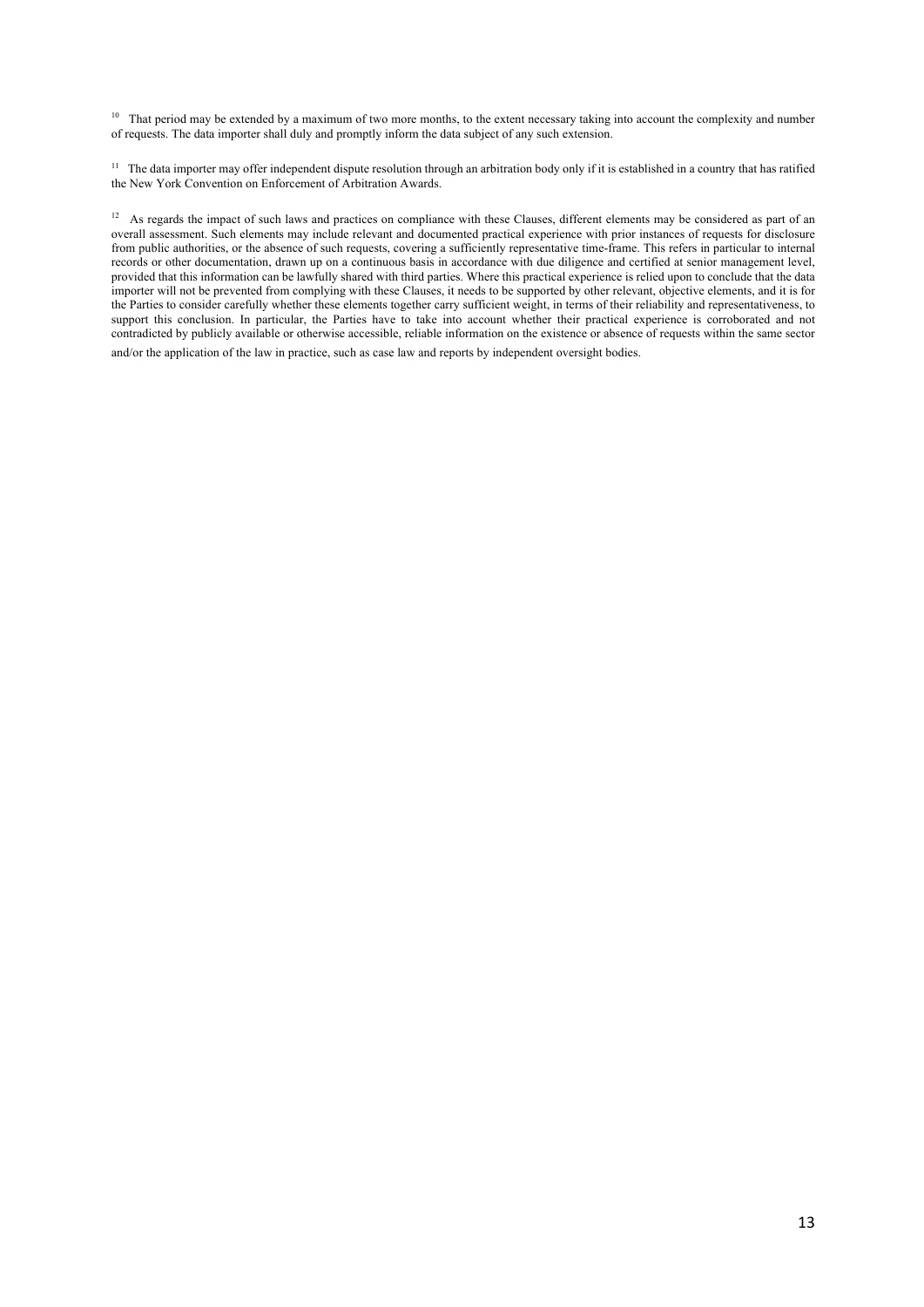# **ANNEX I**

# **A. LIST OF PARTIES**

**Data exporter(s):** [*Identity and contact details of the data exporter(s) and, where applicable, of its/their data protection officer and/or representative in the European Union]*

1. Name: …………………………………… Address: ………………………………… Contact person's name, position and contact details: …………………………. Activities relevant to the data transferred under these Clauses: ……………….

Signature and date: ………………………

Role (controller/processor): CONTROLER

**Data importer(s):** [*Identity and contact details of the data importer(s), including any contact person with responsibility for data protection]*

1. Name: Tidio LLC

Address: 160 Spear Street, #1000, San Francisco, CA 94105 Contact person's name, position and contact details: Data Protection Officer- Hubert Jackowski, mail: hubert@tidio.net Activities relevant to the data transferred under these Clauses: All activities necessary to perform of the agreement between Tidio (data importer) and Tidios User (data exporter). Signature and date: …

Role (controller/processor): CONTROLER

### **B. DESCRIPTION OF TRANSFER**

*Categories of data subjects whose personal data is transferred*

Tidio Users (and all persons acting on behalf of Users such employees – regardless of the legal form of the cooperation with the User / representative of the User)

#### *Categories of personal data transferred*

The personal data transferred concern the following categories of data:

- Identification data
- Contact data
- Device data
- Transactional data

- other data processed in regard to Services (applicable to the specific type and scope of Services).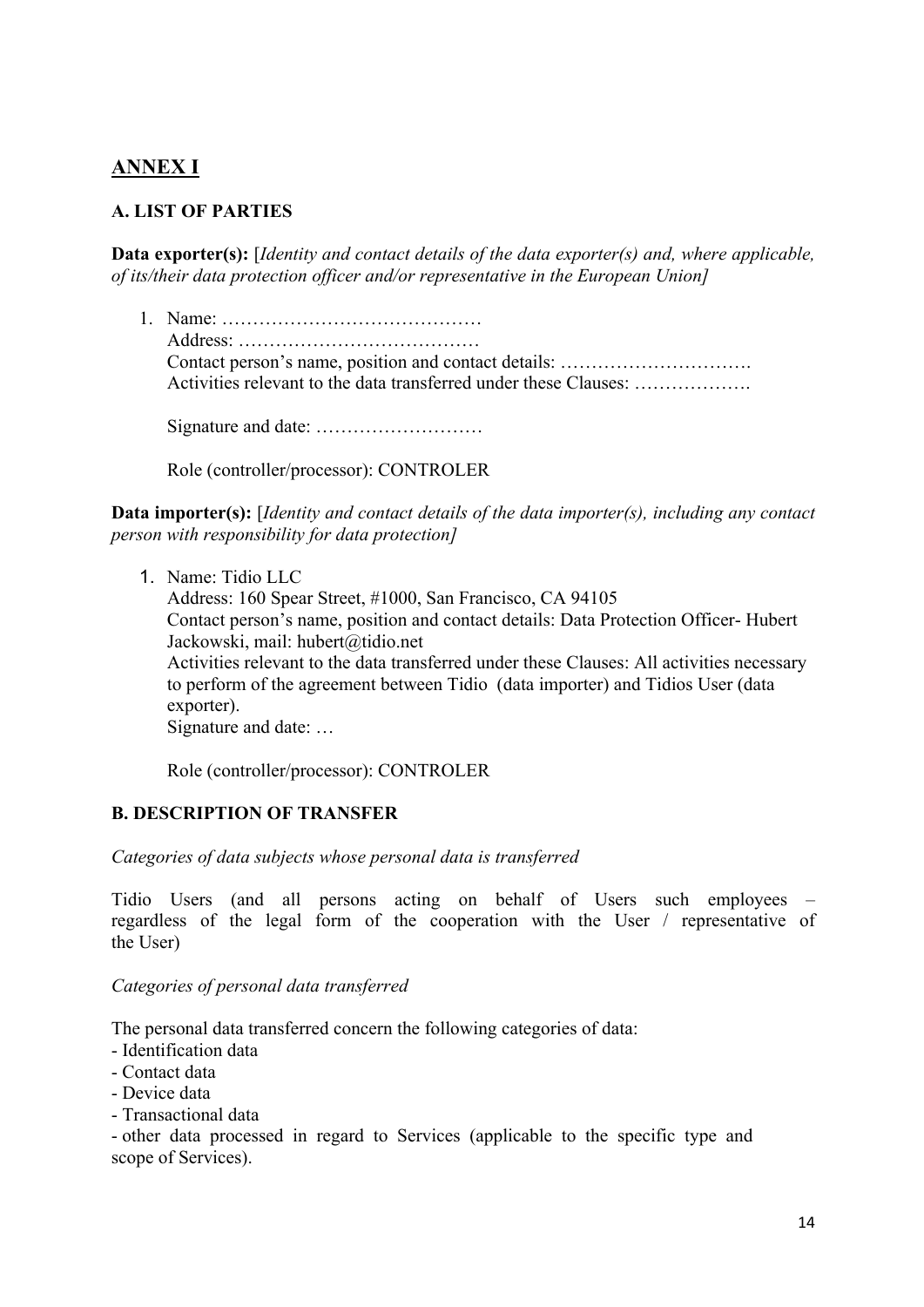*Sensitive data transferred (if applicable) and applied restrictions or safeguards that fully take into consideration the nature of the data and the risks involved, such as for instance strict purpose limitation, access restrictions (including access only for staff having followed specialised training), keeping a record of access to the data, restrictions for onward transfers or additional security measures.*

Not applicable.

### *The frequency of the transfer (e.g. whether the data is transferred on a one-off or continuous basis).*

Personal data are transfer in regarding with conclude an agreement between Tidio (data importer) and Tidios User (data exporter). Furthermore, personal data may be transferred during the performance of the agreement.

## *Nature of the processing*

Nature of the processing is indicate from execution of the agreement between Tidio (data importer) and Tidios User (data exporter). This includes all activities necessary to execution of the agreement e.g.

### *Purpose(s) of the data transfer and further processing*

The transfer is made for the following purposes:

- Conclusion of contract,
- Performance of the contract,
- To fulfil legal obligations resulting from regulation, e.g. tax and accounting

regulations, especially in the case of paid contracts,

- Pursuing claims and defense against claims, including third partiees,

*The period for which the personal data will be retained, or, if that is not possible, the criteria used to determine that period*

Personal data will be retained during the performance of the agreement between Tidio (data importer) and Tidios User (data exporter). After that personal data may be retained during pursuing claims and defense against claims, including third parties.

*For transfers to (sub-)processors, also specify subject matter, nature and duration of the processing*

Not applicable.

# **C. COMPETENT SUPERVISORY AUTHORITY**

*Identify the competent supervisory authority/ies in accordance with Clause 13*

The competent supervisory authority is authority of the registered office of the main establishment or of the single establishment of the data exporter.